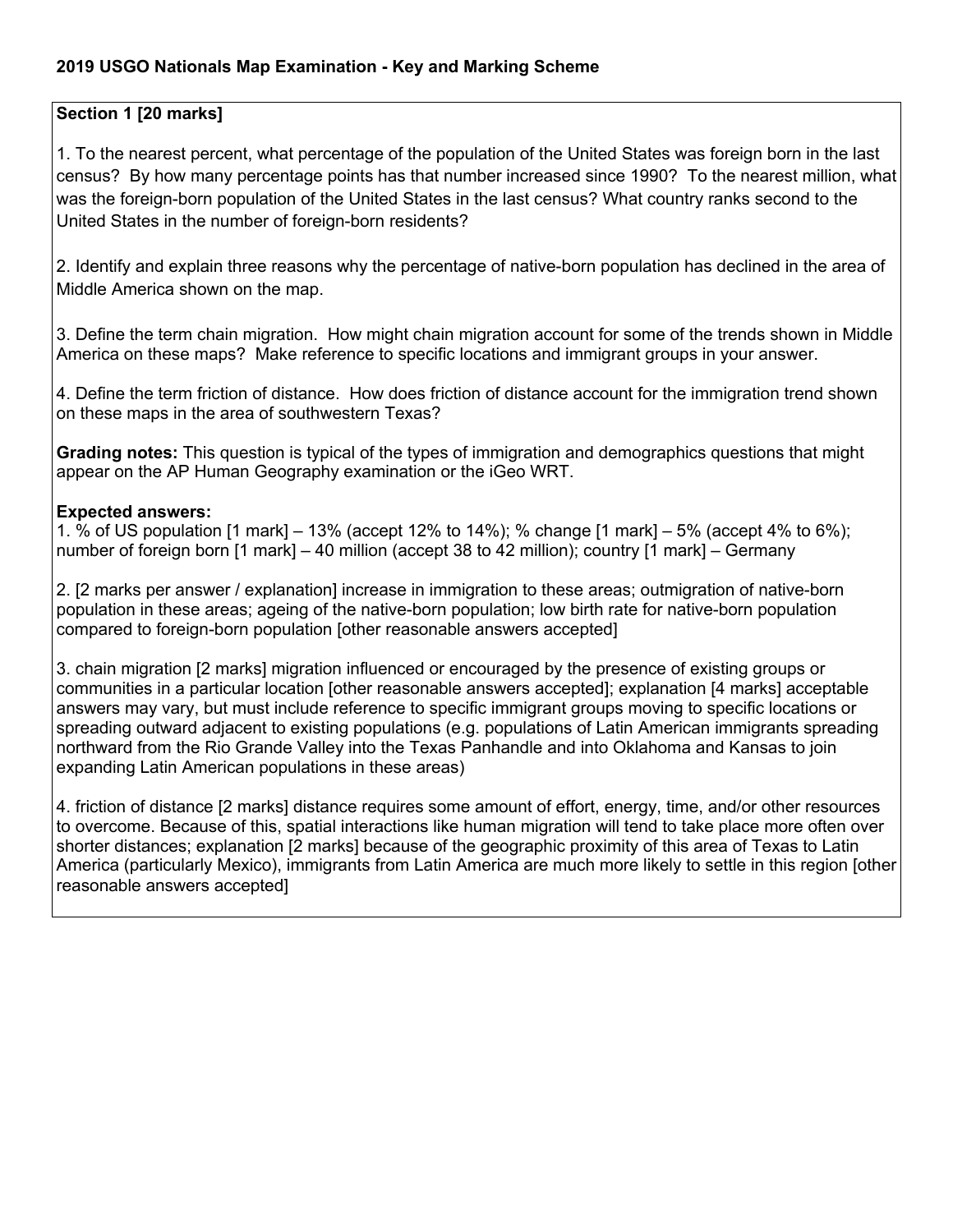### **Section 2 [30 marks]**

1. Based on the information in the map, describe in detail the spatial pattern of each of the following: a) road networks in the Southern Hemisphere; b) airline routes in the Northern Hemisphere; c) shipping lanes on a global scale

2. Identify and explain three specific environmental impacts resulting from airline travel. Identify and explain two ways that aircraft manufacturers could mitigate these environmental impacts. Identify and explain two policies that could be enacted by governments to reduce the environmental impacts of air travel.

3. Define the term e-commerce. Identify and explain two positive impacts of e-commerce on the environment and two negative impacts of e-commerce on the environment. Be as specific as possible in the space provided.

**Grading notes:** This question set is partly adapted from the 2017 iGeo WRT examination. All questions are level marked.

### **Expected answers:**

1. [2 marks per answer] a) road networks connect population centers, are more dense in densely populated areas, notable lack of road networks in Amazon rainforest and African and Australian deserts; b) airline routes are heavily concentrated in the Northern Hemisphere, numerous connections between North America, Western Europe and East Asia; c) concentration of shipping lanes in Northern Hemisphere, connections between major commercial centers in Middle East, North America, Europe and East Asia, routes through Suez Canal and Panama Canal [other reasonable descriptions accepted]

2. environmental impacts [2 marks per answer] - aircraft engines emit heat, noise, particulates and gases which contribute to climate change and global dimming. Airplanes emit particles and gases such as carbon dioxide, water vapor, hydrocarbons, carbon monoxide, nitrogen oxides, sulfur oxides, lead, and black carbon which interact among themselves and with the atmosphere. Air travel emissions are worsening due to rapid increases in number of passengers and air miles flown. [other reasonable answers accepted]; manufacturing changes [2 marks per answer] - increasing efficiency of engines, alternative fuels, electrification of air travel, lighter airframes, more efficient designs and better operational efficiency; government policies [2 points per answer] – emissions regulations and environmental controls, regulation of fares to reduce air travel, noise regulations, increased taxes on airfares and air travel [other reasonable answers accepted]

3. e-commerce [2 marks] the activity of buying or selling of products on online services or over the Internet; positive impact [2 marks per answer] – less energy intensive than traditional shopping due to less driving to look for goods, no retail carbon footprint, more efficient logistics and supply chain [other reasonable answers accepted]; negative impact [2 marks per answer] increased packaging, rapid shipping can increase environmental impact, customers placing multiple orders that may be shipped separately, increased consumerism and impulse buying [other reasonable answers accepted]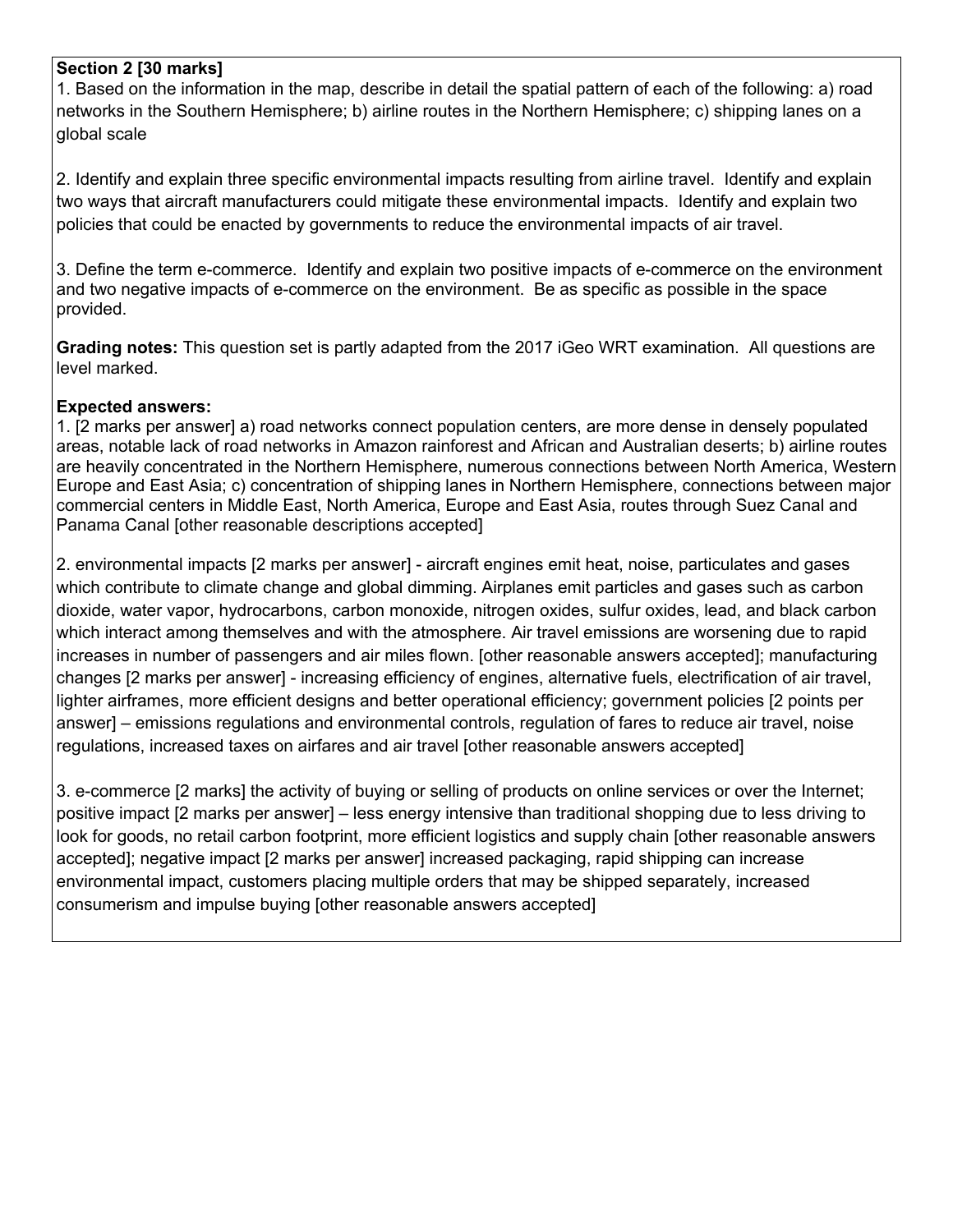### **Section 3 [15 marks]**

1. On what minor tectonic plate is this area located? What geologic process causes frequent earthquakes at the boundary between this plate and the Indo-Australian Plate?

2. What type of volcanoes, commonly formed at this type of plate boundary, are nearly all of those shown on the map? Identify two typical physical characteristics of this type of volcano.

3. The area of Malang on this map is characterized by a series of maars. Define the term maar.

4. Given the frequency of earthquakes and tsunamis in this region, identify and explain four things that the Indonesian government could do to mitigate the effects of these disasters.

**Grading notes:** Questions 1, 2 and 3 are point marked, question 4 is level marked.

### **Expected answers:**

1. plate [1 mark] – Sunda Plate; process [1 mark] – subduction

2. type [1 mark] – stratovolcano (composite volcano); characteristics [1 mark per answer] - built up by many layers of hardened lava, tephra, pumice and ash, steep profile with a summit crater and periodic intervals of explosive eruptions and effusive eruptions, although some have collapsed summit craters called calderas, lava flowing from stratovolcanoes typically cools and hardens before spreading far, due to high viscosity [other reasonable answers accepted]

3. [2 marks] A maar is a broad, low-relief volcanic crater caused by a phreatomagmatic eruption. A maar characteristically fills with water to form a relatively shallow crater lake which may also be called a maar. [reasonable equivalents accepted]

4. [2 marks per reasonable and well-developed solution] increasing and improving early warning technology for tsunamis, including detection of ocean wave heights (not just on the beach); improving the efficiency and scope of disaster relief and management capabilities; increased and improved training for residents in disaster protocols and evacuation routes; improvement of communication infrastructure to withstand tsunamis and earthquakes; increasing funding for disaster preparation and relief [other reasonable answers accepted]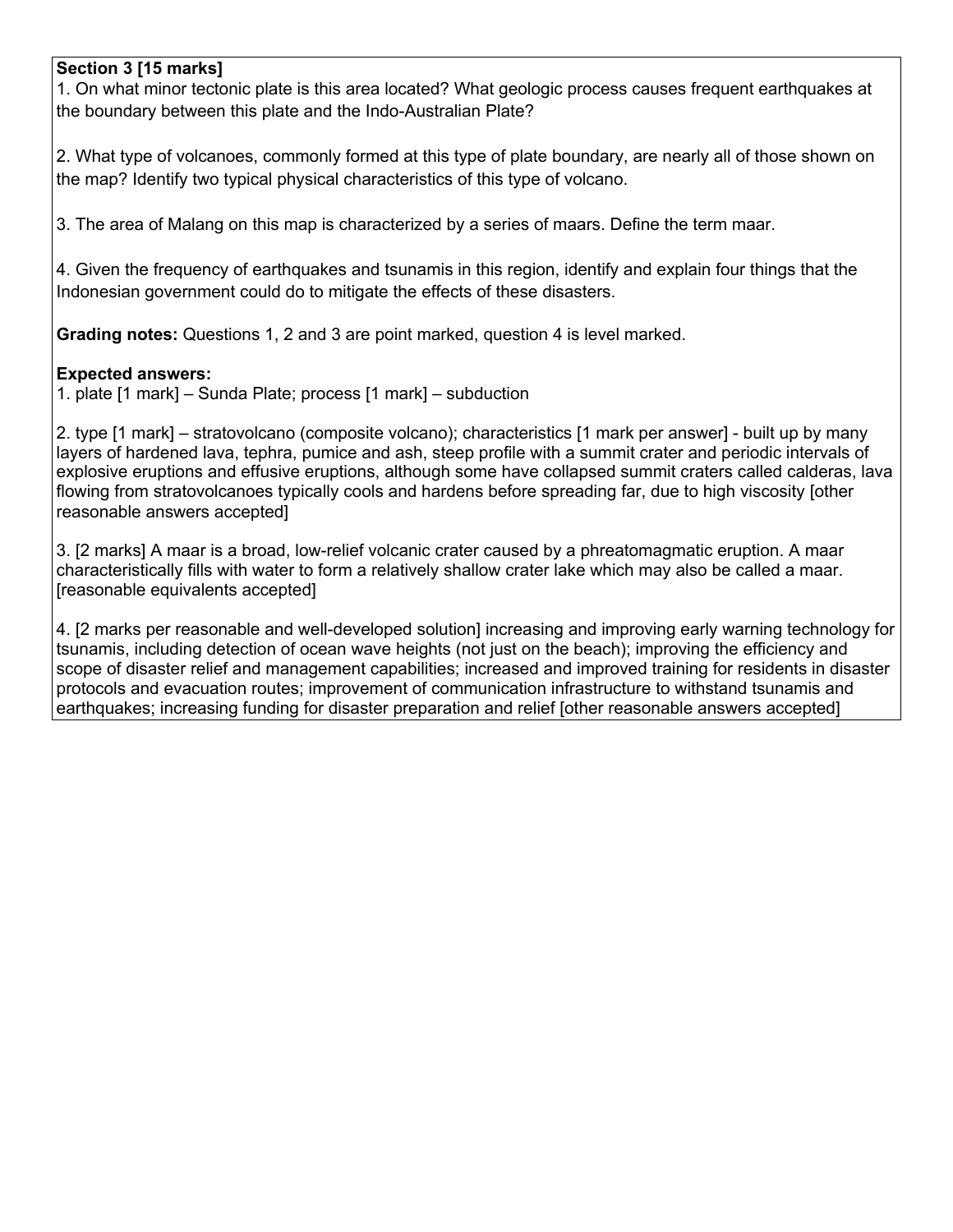# **Section 4 - [17 marks]**

1. Define the term gerrymandering.

2. Define the term compactness as it relates to a legislative district. Explain how this district is or is not a compact district.

3. Define the terms cracking and packing as they relate to legislative districts. Given that greater Houston (the area enclosed by Sam Houston Parkway – the larger of the two loop highways) is largely Democratic with some areas of affluent, conservative voters, and that the Houston suburbs are predominantly Republican, how might this district be considered to crack Democratic voters in greater Houston?

4. How can geographic information systems (GIS) data be used to draw legislative districts that are more 'fair'? What criteria might be considered to measure fairness in congressional districts? Be as specific as possible in the space provided.

**Grading notes:** This section is adapted from a question set on the 2015 AP Human Geography examination. Definitions are point marked, explanations are level marked, and question 4 is also level marked.

### **Expected answers:**

1. [2 marks] gerrymandering is a practice intended to establish a political advantage for a particular party or group by manipulating district boundaries [reasonable equivalents accepted]

2. compactness [2 marks] a shape that minimizes the distance between each person in the district to all of the other people, usually by attempting to approximate a circular shape [reasonable equivalents accepted]; explanation [2 marks] given the shape and geographic spread of this district it does not qualify as compact [other reasonable answers accepted]

3. cracking [2 marks] diluting the voting power of the opposing party's supporters across many districts; packing [2 marks] concentrating the opposing party's voting power in one district to reduce their voting power in other districts [reasonable equivalents accepted]; explanation [2 marks] assuming the swath of greater Houston included in the district is Democratic-leaning, removing those voters from other Democratic districts in greater Houston would dilute their voting power by including them with suburban Republican voters [other reasonable answers accepted]

4. [4 marks] measures such as partisan voter index, income inequality, and diversity can all be considered, in addition to numerous other sets of socioeconomic and demographic data; in order to receive full marks for this question, students should identify specific types of data and also provide a clear definition of what constitutes 'fairness' with regard to congressional representation

5. [4 marks] the Constitution requires the census every ten years to reset the proportional representation in the House of Representatives and reapportion the seats in the House; results are used to redraw congressional boundaries and the districts for state legislatures as well; GIS data from the census can be used by political parties to gain an advantage in redistricting [other reasonable answers accepted]